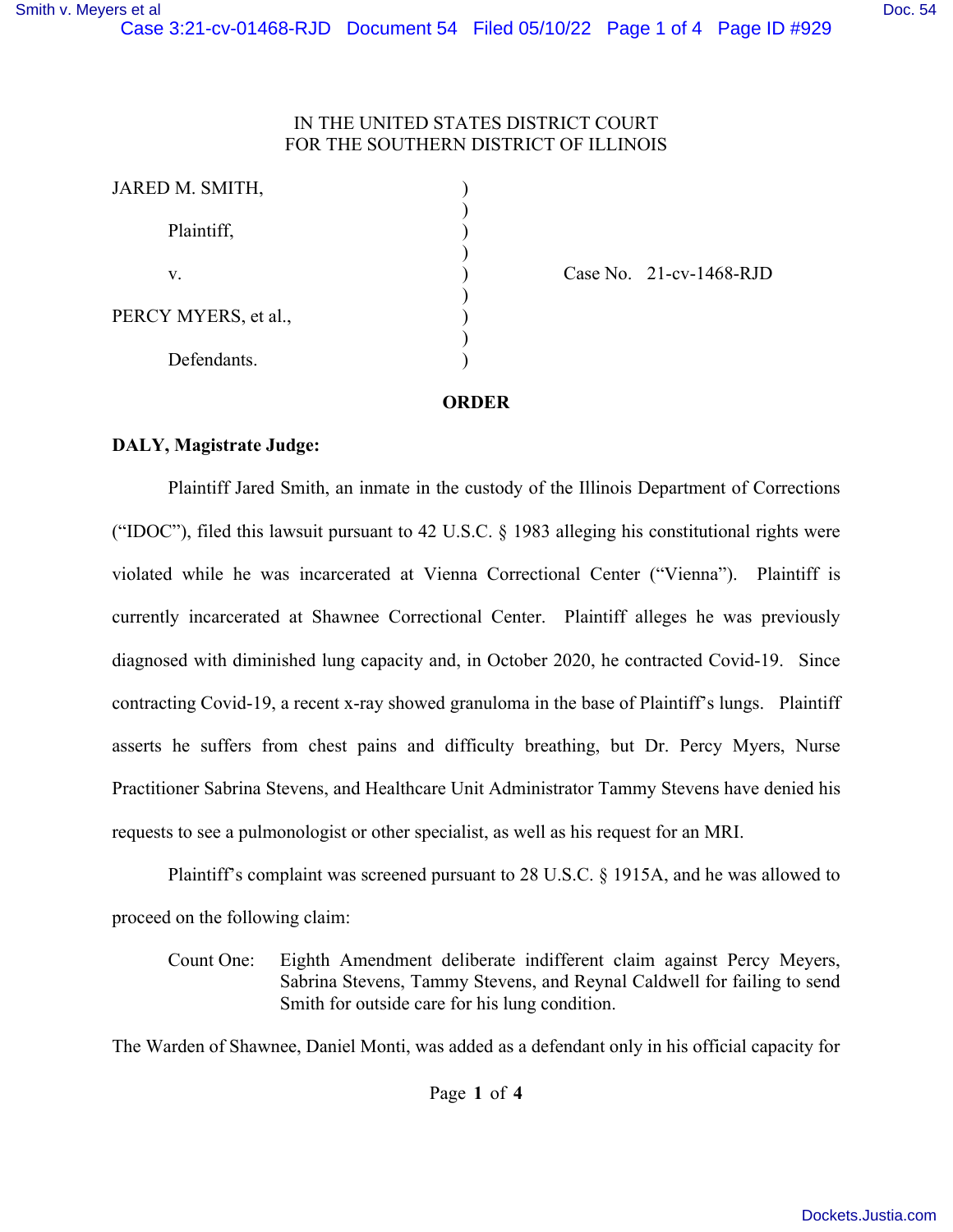the purpose of carrying out any injunctive relief that may be ordered.

 In screening the complaint, District Judge Rosenstengel found that Plaintiff has accumulated three "strikes" for purposes of Section  $1915(g)$ , and cannot proceed IFP unless he is under imminent danger of serious physical injury. More specifically, Judge Rosenstengel wrote:

[B]ased only on [Plaintiff's] self-reported condition and care in his Complaint, it appears, at least at this time, that [Plaintiff] *could* be facing a genuine emergency. Thus, the Court will allow [Plaintiff] to proceed *in forma pauperis* under the "imminent danger" exception to the "three strikes" rule, at least *preliminarily*. If [Plaintiff]'s allegations of imminent physical harm prove to be untrue, then he must pay the whole filing fee promptly. *See Sanders v. Melvin*, 873 F.3d 957, 961 (7th Cir. 2017). And if it turns out that he has lied in an effort to manipulate the Court, the case may be dismissed with prejudice as a sanction even if [Plaintiff] pays the full \$400 filing fee. *Id.*

(Doc. 7 at 4-5).

 Along with his complaint, Plaintiff filed a motion for emergency injunctive relief, which the Court construed as a motion for preliminary injunction (*see* Doc. 3). On March 30, 2022, the undersigned denied Plaintiff's motion for a preliminary injunction following a hearing (Doc. 52). In that Order, the undersigned ordered Plaintiff to show cause as to why his *in forma pauperis* status should not be revoked based on the finding there was no indication that Plaintiff's medical problems suggest he was in imminent danger of serious physical harm at the time he filed this lawsuit.

Page **2** of **4** Plaintiff filed a timely response to the Court's show cause order. In his response, Plaintiff asserts that at the February 28, 2022 hearing, his claims concerning his lung issues were "proven to be true," and, as such, his health condition should be considered an "imminent danger." In support of this assertion, Plaintiff recites his testimony from the hearing regarding his complaints and cites various parts of the Court's Order denying his preliminary injunction, in which he asserts the Court erred. Generally, Plaintiff's response to the show cause order appears to be an attempt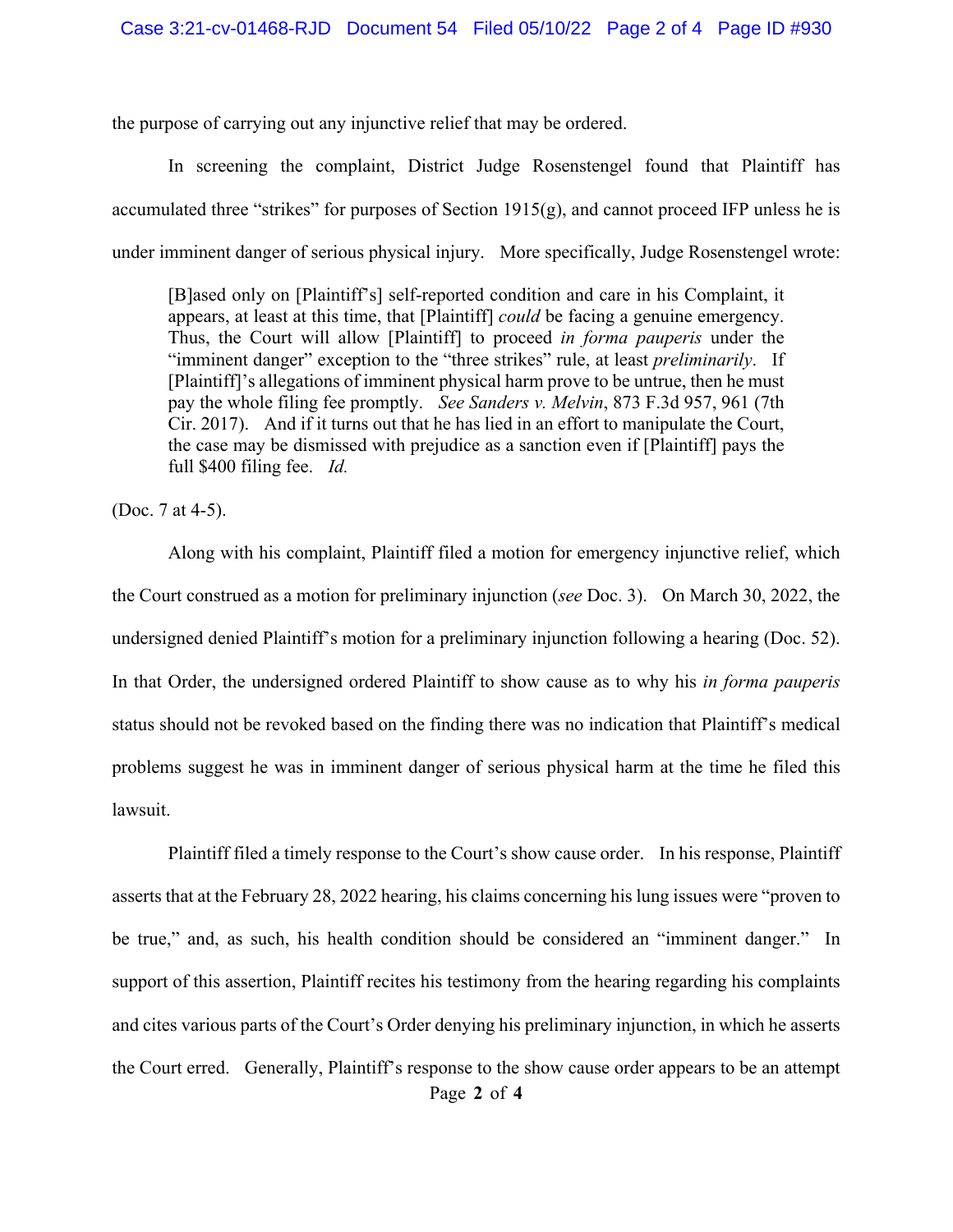to re-hear his request for a preliminary injunction.

 As mentioned above, Plaintiff was allowed to proceed in this matter preliminarily under the "imminent danger" exception under 28 U.S.C.  $\S$  1915(g). Section 1915(g)'s "imminent danger" exception is available for "genuine emergencies," where "time is pressing" and "a threat … is real and proximate." *Lewis v. Sullivan*, 279 F.3d 526, 531 (7th Cir. 2002). As explained by the court in *Ammons v. Hannula*, "[i]f the plaintiff succeeds in his attempt for a preliminary injunction, the imminent danger question will be temporarily resolved pending trial. However, where the plaintiff fails to show some likelihood of success on the merits, it may call into question whether the plaintiff was actually in 'imminent danger of serious physical harm' to begin with." No. 08-cv-608-bbc, 2009 WL 799670, at \*3 (W.D. Wis. Mar. 24, 2009).

 Here, Plaintiff's failure to present evidence supporting his claim that he was in imminent danger at the time he filed his complaint means the undersigned must rely on the facts adduced in the preliminary injunction proceedings in assessing whether to revoke Plaintiff's *in forma pauperis* status. It is clear from the undersigned's Order denying Plaintiff's motion for preliminary injunction that Defendants have provided Plaintiff with treatment they believe to be appropriate using their medical judgment. While the Court recognizes this may not be the treatment Plaintiff would prefer, the clinical findings have not matched Plaintiff's complaints. Thus, the facts indicate that Plaintiff's allegations of imminent danger are not credible, and Plaintiff's *in forma pauperis* status must be revoked.

 Plaintiff must submit the remainder of the filing fee, \$379.94, to the Clerk of Court by **June 9, 2022.** If Plaintiff does not pay the fee by this deadline, the case will be dismissed for Plaintiff's failure to pay the filing fee. *See* Fed. R. Civ. P. 41(b). The Court **STAYS** all matters in this case until Plaintiff has paid the filing fee.